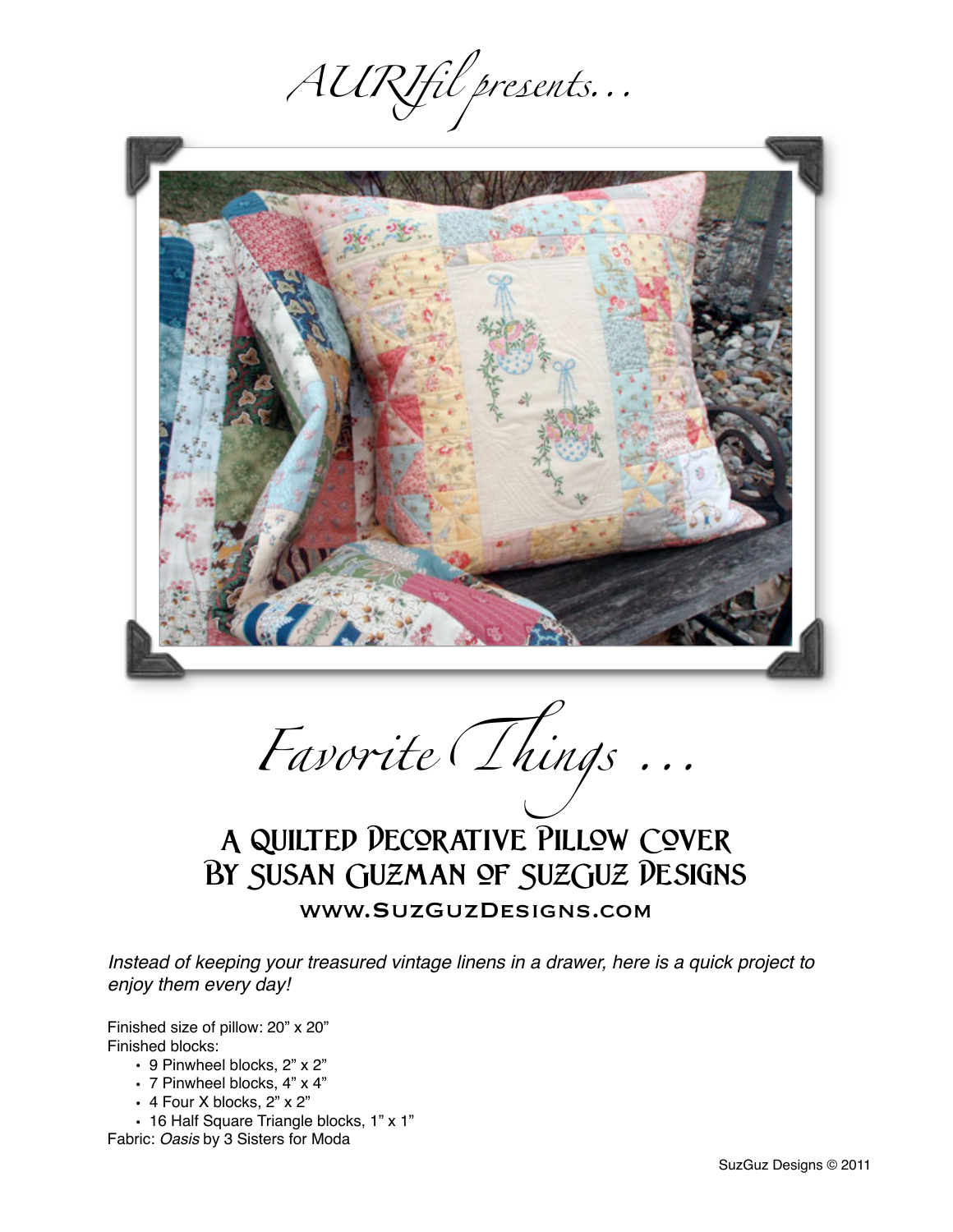# Tips Before Beginning

- *• Read through all instructions thoroughly before making this pattern.*
- *• 1/4" seam allowances used throughout.*
- *• Oasis by 3 Sisters for Moda: I used a layer cake for fabric variety. If you choose to do the same, save leftover pieces to make a second, coordinating pillow.*
- *• There are 3 patches where fussy-cut vintage linens are used. If you do not wish to use vintage linens, consider replacing the largest patch with a large floral fabric, and fussy-cutting florals or other images from coordinating fabric, for the remaining two patches.*
- *• If using vintage linens, you may need to stabilize finer handkerchief linen. Instructions to do so are included in this pattern.*
- *• Designer secret: Always use a pillow form one size larger than your finished pillow cover; it fills your pillow cover beautifully and eliminates that* ʻ*droopy pillow*' *effect.*
- *• This design can also be turned into a decorative wall hanging by finishing the top with binding and embellishing with buttons, beads, trims, or other items.*

## Supplies List

- sewing machine
- 1 spool #2310 AURIfil 50 wt., 100% cotton thread
- vintage or new embroidered linens (I used 2 each, tea towels & handkerchiefs, and a misc. linen pouch with an embroidered motif)
- iron and ironing board
- rotary cutter and mat
- quilter's rulers: (1)  $5.5$ " x  $5.5$ " & (1)  $6$ " x  $24$ "

## Fabric Requirements and Cutting Instructions

- **I. Assorted small, medium, and large coordinating floral prints in pink, rose, yellow, light blue, and gray: 1 1/2 to 1 3/4 Yards, total**
	- Pillow front, using assorted floral prints:
	- Cut 32 squares, 2 1/2" x 2 1/2"
	- Cut 18 *total* sets of 2 matching squares, 2" x 2" (for small Pinwheel blocks, *Block A*)
		- separate sets into "Group A" and Group B". Using marking pen and keeping square sets together, draw a diagonal line on the wrong side of all Group A squares; set aside.
	- Cut 14 *total* sets of 2 matching squares, 3" x 3" (for large Pinwheel blocks, *Block B*)
		- separate sets and mark with marking pen, as with Block A squares.
	- Cut *4 total* sets of 2 matching squares, 3 1/2" x 3 1/2" (for Four X blocks, *Block C*)
		- separate sets and mark with marking pen, as with Block A squares.
	- Cut 14 squares, 2" x 2" (for Half-square Triangle blocks, *Block D*)

• separate and mark with pen, as with Block A squares.

- Pillow back, using assorted floral prints:
- Cut 30 squares, 5" x 5"
- **II. Cream solid 1 1/2 Yards**
	- Cut 1 square, 24" x 24"
	- Cut 2 rectangles, 14" x 24"

**III. Vintage linens: (1) embroidered tea towel, fussy-cut 2 1/2" x 5 1/2", (1) embroidered tea towel, fussycut 6 1/2" x 12 1/2", and (4) fussy-cut embroidered images, 2 1/2" x 2 1/2" each, then sewn together into a 4 1/2" x 4 1/2" patch (I used handkerchiefs and a misc. linen pouch).**

#### Constructing Blocks

Half-square Triangle (HST) blocks are used to construct Blocks A, B, C, & D. Refer back to the following basic instructions when making blocks:



Step 1: Take a square from each set and place right sides together.



Step 2: Sew 1/4" seams on each side of marked line.



Step 3: Cut apart into two pieces on marked line.



Step 4: Press open for 1 pair of Half-square Triangle blocks. Trim as directed.

- straight pins
- marking pencil
- scissors
- 24" x 24" piece of batting
- snaps or small piece of velcro for opening of finished pillow (cover back)
- 22" x 22" feather or hypoallergenic pillow form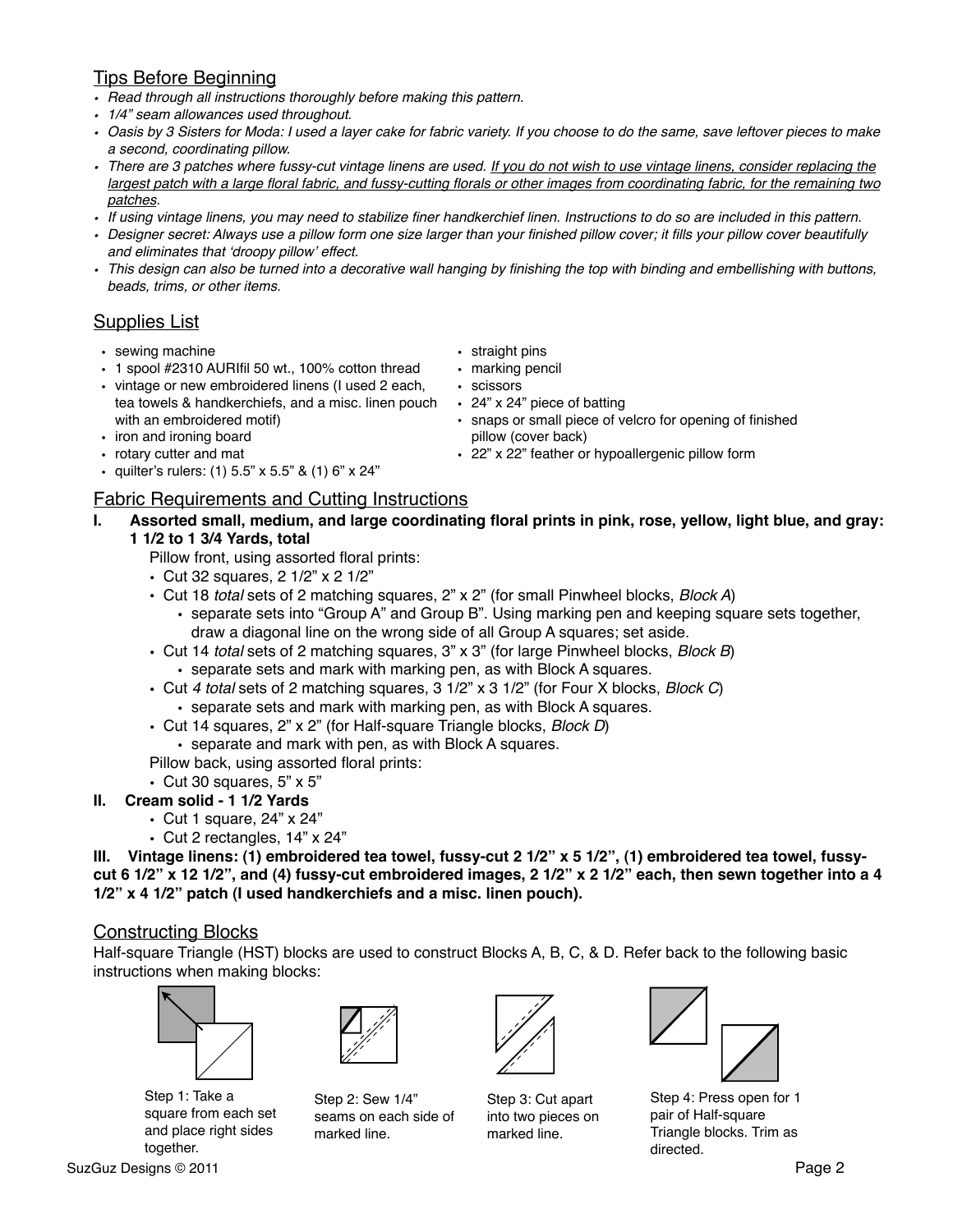#### Construct Quilt Block A - Small Pinwheel Block: 2 1/2" x 2 1/2"

From the *18 sets of 2 matching squares, 2" x 2"* you cut for Block A, select 2 sets and refer to the HST instructions. Make 4 matching HST blocks. Trim each to 1 1/2" x 1 1/2", then assemble Pinwheel block, as shown:



*Take 4 matching HST blocks and sew together, as shown, to make a 2 1/2" x 2 1/2" square Pinwheel block. Make 9.*

Construct Quilt Block B - Large Pinwheel Block: 4 1/2" x 4 1/2"

From the *14 sets of 2 matching squares, 3" x 3"* you cut for Block B, refer to the HST instructions and make 4 matching HST blocks, trim each to 2 1/2" x 2 1/2", then assemble Pinwheel block, as shown. Make 7.

Construct Quilt Block C - Four X Block: 2 1/2" x 2 1/2"

From the *4 sets of 2 matching squares, 3 1/2" x 3 1/2"* you cut for Block C, refer to the HST instructions and make 2 matching HST blocks. Next, cut and piece the 2 matching blocks, as shown:



Construct Quilt Block D: Half-square Triangle Block, 1 1/2" x 1 1/2" From the 14 squares, 2" x 2" you cut for Block D, refer to the HST instructions and make 16 total.

#### Stabilizing Your Vintage Linens

For any of the patches where the linen is sheer or delicate, cut a same-size piece of solid cream fabric, then place on wrong side of embroidery. Machine baste approx. 1/8" around edge to stabilize. Note: I did not use any type of man-made stabilizer, as I was concerned about it breaking down the already fragile linen fabric over time.

#### Assemble & Quilt Pillow Top

Take assorted 2 1/2" x 2 1/2" squares, all constructed blocks, and keepsake embroidered pieces, and arrange according to the diagram shown on page 4. Note: Sew together each section first, then sew sections together to complete the pillow top.

Sandwich top, batting, and 24" x 24" cream solid backing, then quilt top. I quilted entire top in-the-ditch, then quilted a simple "scallop" around the inside of each plain square and on 4 matching "blades" of each large Pinwheel block. I also did some shadow quilting around embroidered images. Trim pillow top to 1/4" seam allowance on each side of quilted pillow top; should measure 20 1/2" x 20 1/2". Set aside.

## Construct Envelope-style Pillow Back

Sew together 5 squares, 5" x 5", in a row. Make 3 rows, then sew rows together, ending with a pieced rectangle, 14" x 24". Make 2.

Add lining:

- With wrong sides together, machine baste cream solid, 14" x 24", to the back of a pieced rectangle. Make 2.
- Fold and iron one side of the 24" length 1/4" twice, folding onto cream backing and pin in place. Sew along length of lower lip to secure finished fold. Do the same to 2nd pieced rectangle.